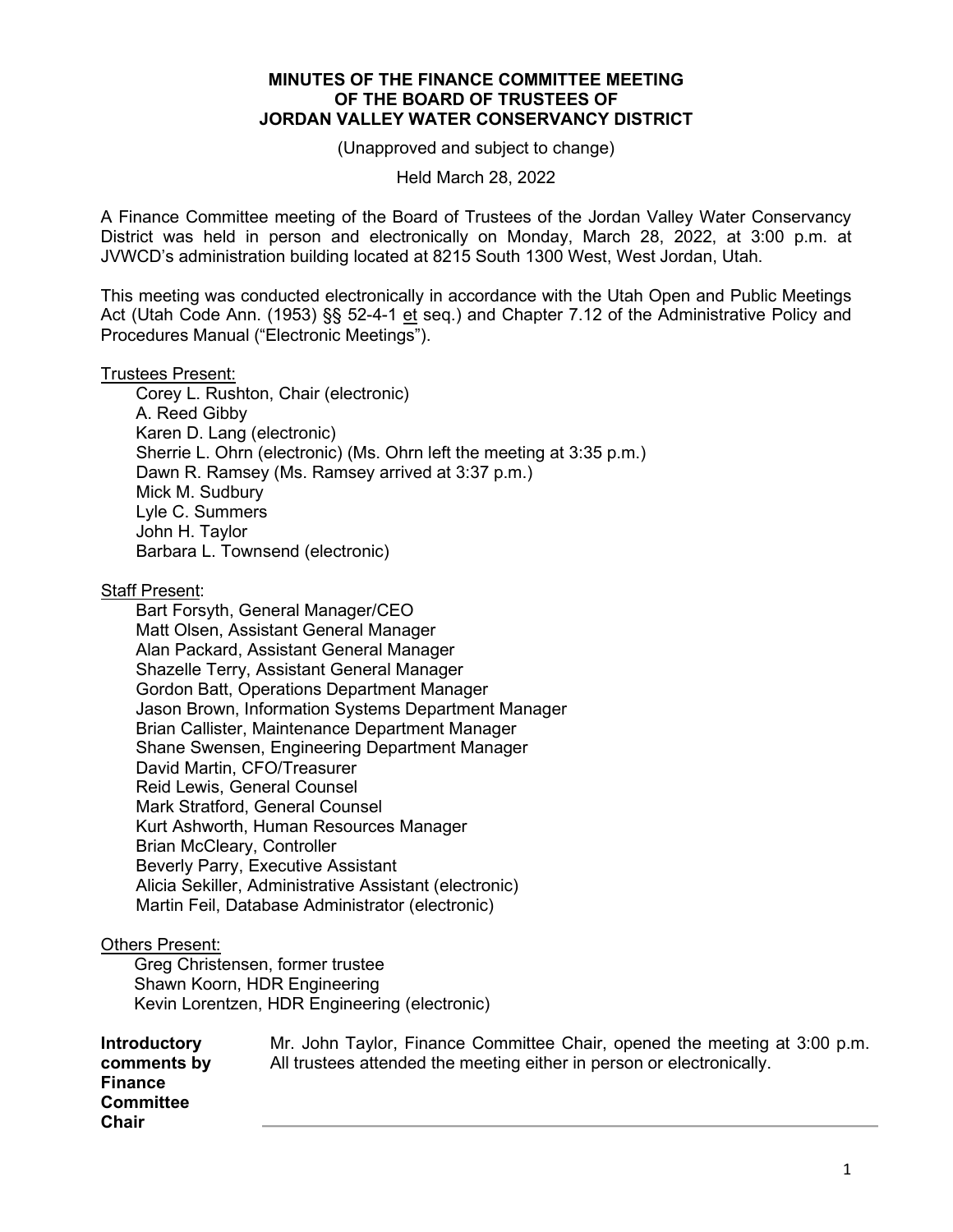| <b>Review</b><br>proposed<br>operation and<br>maintenance<br>expenditures<br>budget | Mr. David Martin, Chief Financial Officer, provided information on the proposed<br>FY 2022/2023 Operations and Maintenance expenses by department, which<br>totals \$54,869,891. He explained the largest proposed increases are in the<br>Operations Department and Personnel expenses primarily due to inflation and<br>the current labor market. Mr. Martin reviewed each departments detailed<br>budget and the percentage change from the current fiscal year's budget.                                                                                                                                                                                                                                                                                                                                                                                                                                                                                                                                                       |
|-------------------------------------------------------------------------------------|------------------------------------------------------------------------------------------------------------------------------------------------------------------------------------------------------------------------------------------------------------------------------------------------------------------------------------------------------------------------------------------------------------------------------------------------------------------------------------------------------------------------------------------------------------------------------------------------------------------------------------------------------------------------------------------------------------------------------------------------------------------------------------------------------------------------------------------------------------------------------------------------------------------------------------------------------------------------------------------------------------------------------------|
| <b>Review</b><br>proposed<br>general<br>equipment<br>expenditures<br>budget         | Mr. Martin stated that the General Equipment expenditures budget includes<br>items that cost over \$10,000, have a useful life greater than one year, are<br>recorded as an asset when purchased, and is depreciated over its useful life.<br>He stated the General Equipment Fund is funded through transfers of money<br>from the Revenue Fund, and the total proposed General Equipment budget is<br>\$903,100 for FY 2022/2023.                                                                                                                                                                                                                                                                                                                                                                                                                                                                                                                                                                                                |
| <b>Review debt</b><br>service<br>schedule and<br>10-year<br><b>Financial Plan</b>   | Mr. Martin discussed the FY 2022/2023 debt service schedule and long-term<br>debt summary with regards to all the District's outstanding bonds. He said no<br>new money bonds are being proposed in FY 2022/2023. The FY 2022/2023<br>debt service budget is \$23,164,500. Mr. Martin shared the Debt Summary<br>which showed the currently outstanding bonds and debt service payments.                                                                                                                                                                                                                                                                                                                                                                                                                                                                                                                                                                                                                                           |
|                                                                                     | Mr. Martin reviewed the FY 2022/2023 10-year Financial Plan. He said the<br>proposed FY 2022/2023 budget is based on 102,000 acre-feet of water<br>deliveries, an estimated 3.5% water rate adjustment, increasing the property<br>tax rate, and using approximately \$8.1 million from the Revenue Stabilization<br>Fund to balance the FY 2022/2023 budget. He said the Debt Service Coverage<br>is projected to remain above 1.30 over the next ten years. Mr. Martin reviewed<br>the estimated PayGo transfers from operations, and explained the funding<br>from the Revenue Stabilization Fund and rate adjustment needed for the<br>budgeted PayGo transfer to be sufficient to fund projected CP1 Capital<br>Expenditures. He explained the increases in the planned CP1 Capital Projects,<br>the transfers from Capital Projects Fund to Replacement Reserve Fund for<br>funding CP1, and that the planned expansion for the JVWTP which will<br>increase the Capital Projects budget for fiscal years 2023 through 2027. |
|                                                                                     | Mr. Rushton suggested adjusting the Debt Service performance metric if this is<br>what is needed to keep an AA+ bond rating. Mr. Martin said that in order to<br>maintain a higher debt service coverage, an increase in net revenues would be<br>required.                                                                                                                                                                                                                                                                                                                                                                                                                                                                                                                                                                                                                                                                                                                                                                        |
| <b>Review</b><br>proposed<br>capital projects<br>expenditures<br>budget             | Mr. Alan Packard, Assistant General Manager, reviewed the proposed FY<br>2022/2023 Capital Projects budget and the 10-year Capital Projects Plan. He<br>reviewed assumptions used to develop the updated Capital Projects Plan,<br>which includes conservation progress and climate trends; population<br>projections and density trends; and the Major Water Demand, Supply, and<br>Conveyance Study. Mr. Packard shared population projections and density<br>trends and said continued development of high density population areas will<br>affect gallons per capita per day (GPCD) conservation goals and peaking<br>demands. He said that higher density new development tends to lower the per<br>capita usage rates, but tends to increase the water supply requirements per<br>unit of land area.<br>Mr. Packard reviewed the various proposed FY 2022/2023 capital projects, the                                                                                                                                         |
|                                                                                     |                                                                                                                                                                                                                                                                                                                                                                                                                                                                                                                                                                                                                                                                                                                                                                                                                                                                                                                                                                                                                                    |

Mr. Packard reviewed the various proposed FY 2022/2023 capital projects, the water supplies that are currently available to JVWCD, and water supplies that will come online in the future. He noted that the largest CP2 projects are for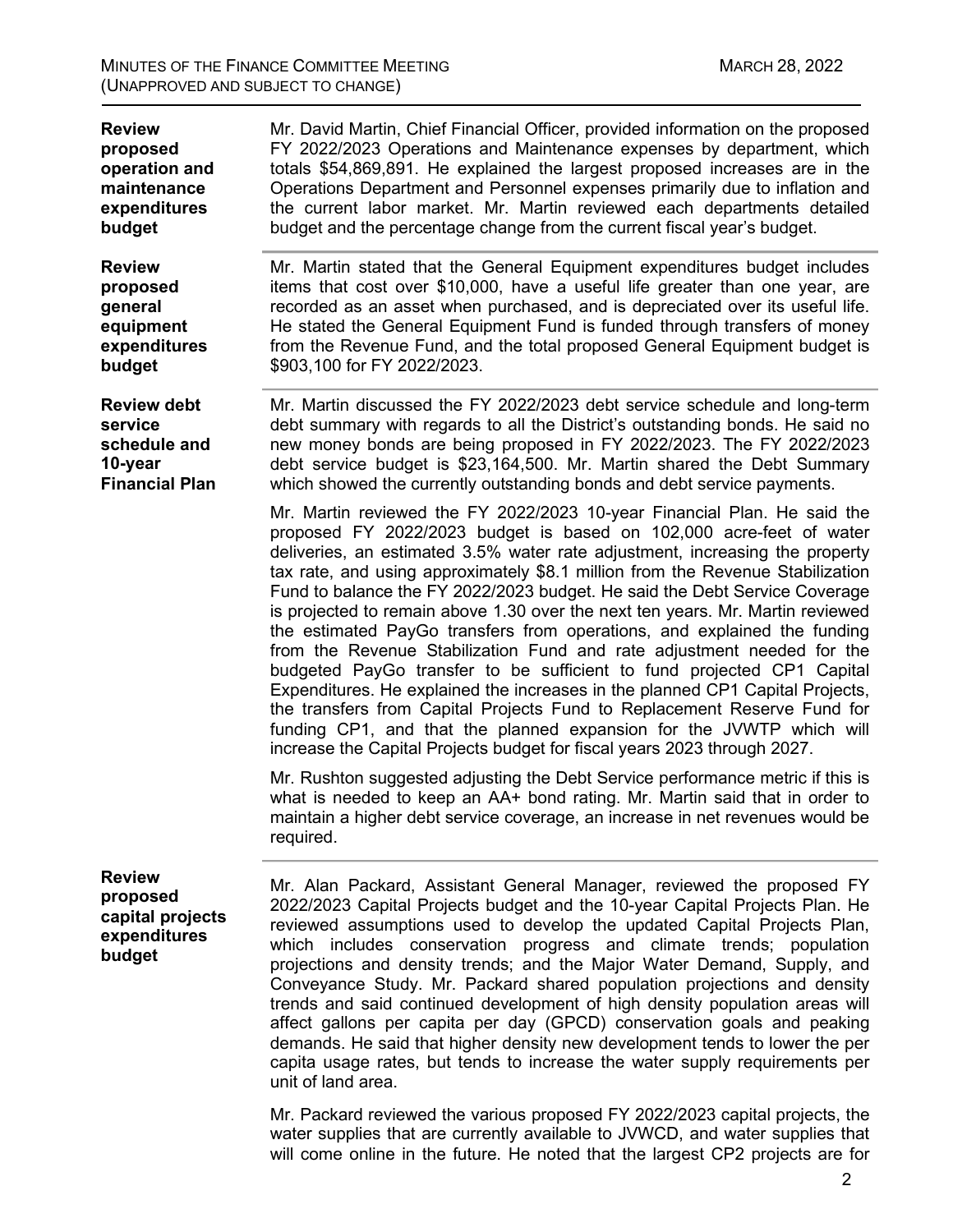process enhancement and seismic upgrades at the JVWTP, costing over \$40 million. He said staff has applied for a FEMA grant, which could pay for \$20 million of that cost.

Mr. Packard showed that the total Capital Projects Plan over the 10-year period is \$454.2 million. The total net FY 2022/2023 proposed Capital Projects budget is \$51,445,090. Mr. Rushton asked if staff has determined if any of the proposed capital projects would be eligible for state or federal funding. Mr. Packard reviewed the various state and federal grants JVWCD staff has applied for and the results of the applications. Ms. Ramsey encouraged staff to apply directly to the federal government for available funding.

**Review fiscal year 2022/2023 water rate study and calculated water rates**

Mr. Shawn Koorn, HDR Engineering, presented an overview of the water rate study process, the three components for this year's study, the development of the preliminary revenue requirement analysis, received direction from the Board, and gave preliminary cost of service results. He said the rate setting process is a three-step process which includes: comparing the revenue of JVWCD to the expenses to evaluate the level of overall rates; equitably allocating the revenue requirement between the various customer classes of service; and designing cost-based rates for each class of service to meet JVWCD's revenue needs, along with any other rate design goals and objectives. Mr. Koorn reviewed each of these steps in the process. He stated it would require using \$8.1 million from the Revenue Stabilization Fund for FY 2022/2023, given the assumptions by JVWCD staff estimating 102,000 acrefeet of water deliveries and a 3.5% average rate adjustment.

Mr. Summers asked if inflation was taken into account when determining FY 2022/2023 revenue requirements. Mr. Koorn said historical inflation was included in determining the revenue requirements, but it was not included in the cost of service. Mr. Rushton asked if Mr. Koorn was aware of any water rate methodology that includes giving credit for water conservation as well as peaking factors when determining rates. Mr. Koorn said he is not aware of any entity that allocates and distributes specific costs based on water conservation, but he has worked on studies that have built in a conservation assumption.

**Discussion of fiscal year 2022/2023 budget review and use of funds from the Revenue Stabilization Fund and tentative water rate adjustment**

Mr. Martin recommended a balanced approach be taken for the FY 2022/2023 budget which includes a 3.5% average water rate adjustment, a property tax increase, and use of the Revenue Stabilization Fund.

**Upcoming meetings**

Mr. Taylor reviewed the upcoming meetings including the regular Board meeting, Wednesday, April 13, at 3:00 p.m.; Annual Member Agency meeting, Wednesday, April 27, at 10:00 a.m.; regular Board meeting, Wednesday, May 11, at 3:00 p.m.; Public Hearing, Wednesday, May 11, at 6:00 p.m.; regular Board meeting, Wednesday, June 8 at 3:00 p.m.; and property tax hearing/adoption of 2022/2023 budget, Wednesday, August 10, at 6:00 p.m. (if needed).